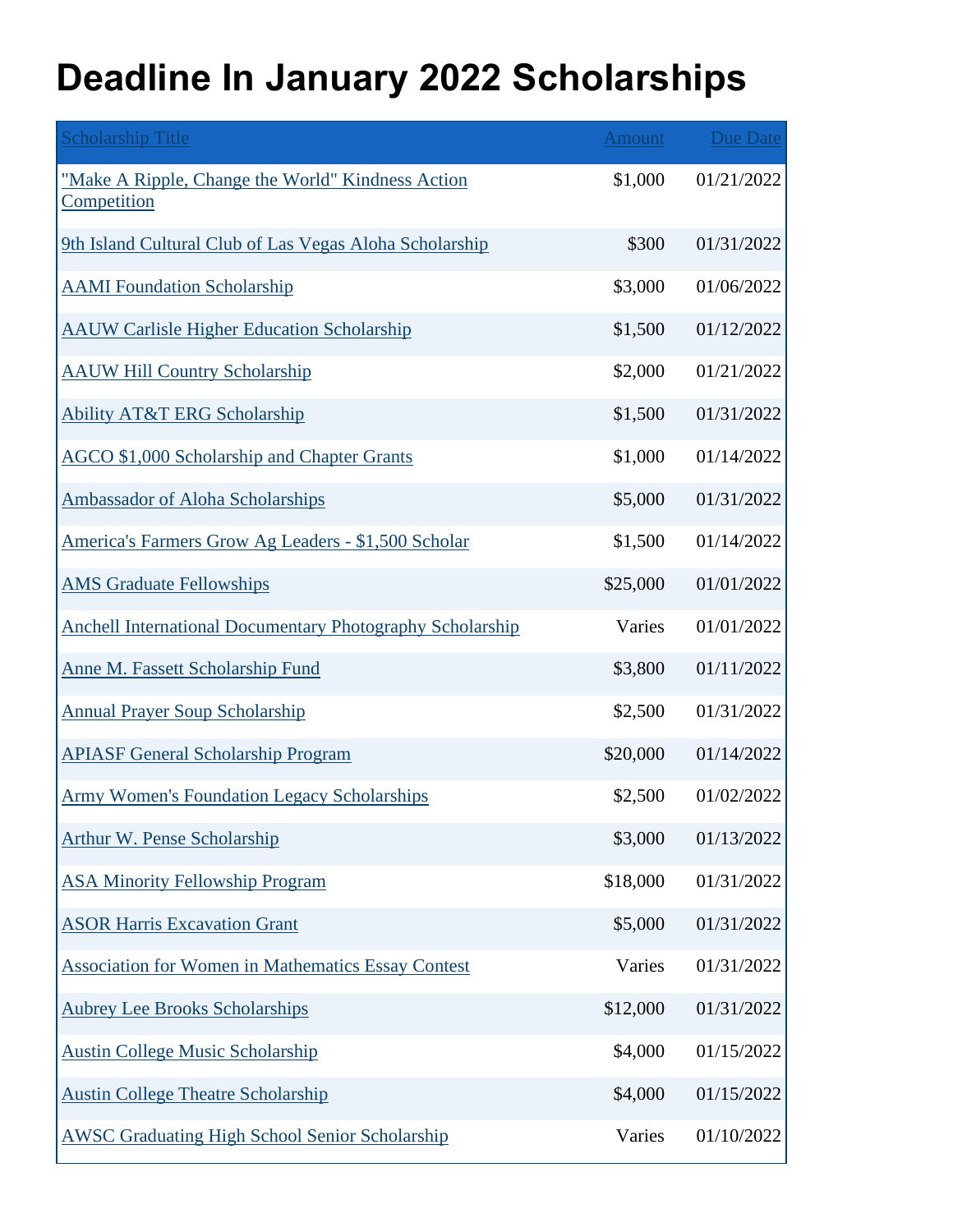| <b>Scholarship Title</b>                                                 | <b>Amount</b> | <b>Due Date</b> |
|--------------------------------------------------------------------------|---------------|-----------------|
| <b>Baer Reintegration Scholarship</b>                                    | Varies        | 01/31/2022      |
| Barbara J. Sinnott Student of Integrity Scholarship                      | \$1,000       | 01/31/2022      |
| Barry M. Goldwater Scholarship & Excellence in Education<br>Program      | \$15,000      | 01/27/2022      |
| <b>BBB Student of Integrity Scholarship - Western VA</b>                 | \$1,000       | 01/31/2022      |
| Bemidji State Music Scholarships                                         | Varies        | 01/31/2022      |
| <b>Berea College Tuition Promise Scholarship</b>                         | \$100,000     | 01/31/2022      |
| <b>Better Business Bureau of Delaware Student Ethics Scholarship</b>     | \$2,500       | 01/07/2022      |
| <b>Black American Engineering Scholarship Award</b>                      | \$40,000      | 01/15/2022      |
| <b>BMI Future Jazz Master Scholarship</b>                                | \$5,000       | 01/22/2022      |
| <b>Boren Fellowships</b>                                                 | \$24,000      | 01/27/2022      |
| Boys & Girls Clubs of America/Urban Scholars Program                     | Varies        | 01/15/2022      |
| <b>BWI College Scholarship</b>                                           | \$2,000       | 01/15/2022      |
| <b>Cancer for College Carolinas Scholarship</b>                          | \$5,000       | 01/31/2022      |
| <b>Cancer for College Pacific Northwest Scholarship</b>                  | \$5,000       | 01/31/2022      |
| <b>Cancer for College Scholarship</b>                                    | \$5,000       | 01/31/2022      |
| Carson Scholars Fund, Inc.                                               | \$1,000       | 01/10/2022      |
| <b>Carson-Newman Tarr Full-Tuition Music Scholarship</b><br>Competition  | Varies        | 01/25/2022      |
| <b>CAS Trust Scholarship Program</b>                                     | \$5,000       | 01/31/2022      |
| <b>Case Western Theater Scholarship</b>                                  | Varies        | 01/15/2022      |
| <b>CCIS Future Contractor Scholarship</b>                                | \$750         | 01/31/2022      |
| <b>CCME Educators Scholarships</b>                                       | \$1,000       | 01/31/2022      |
| Center for Women In Technology (CWIT) Scholars Program at<br><b>UMBC</b> | \$22,000      | 01/15/2022      |
| Certified Angus Beef Colvin Scholarship Fund                             | Varies        | 01/15/2022      |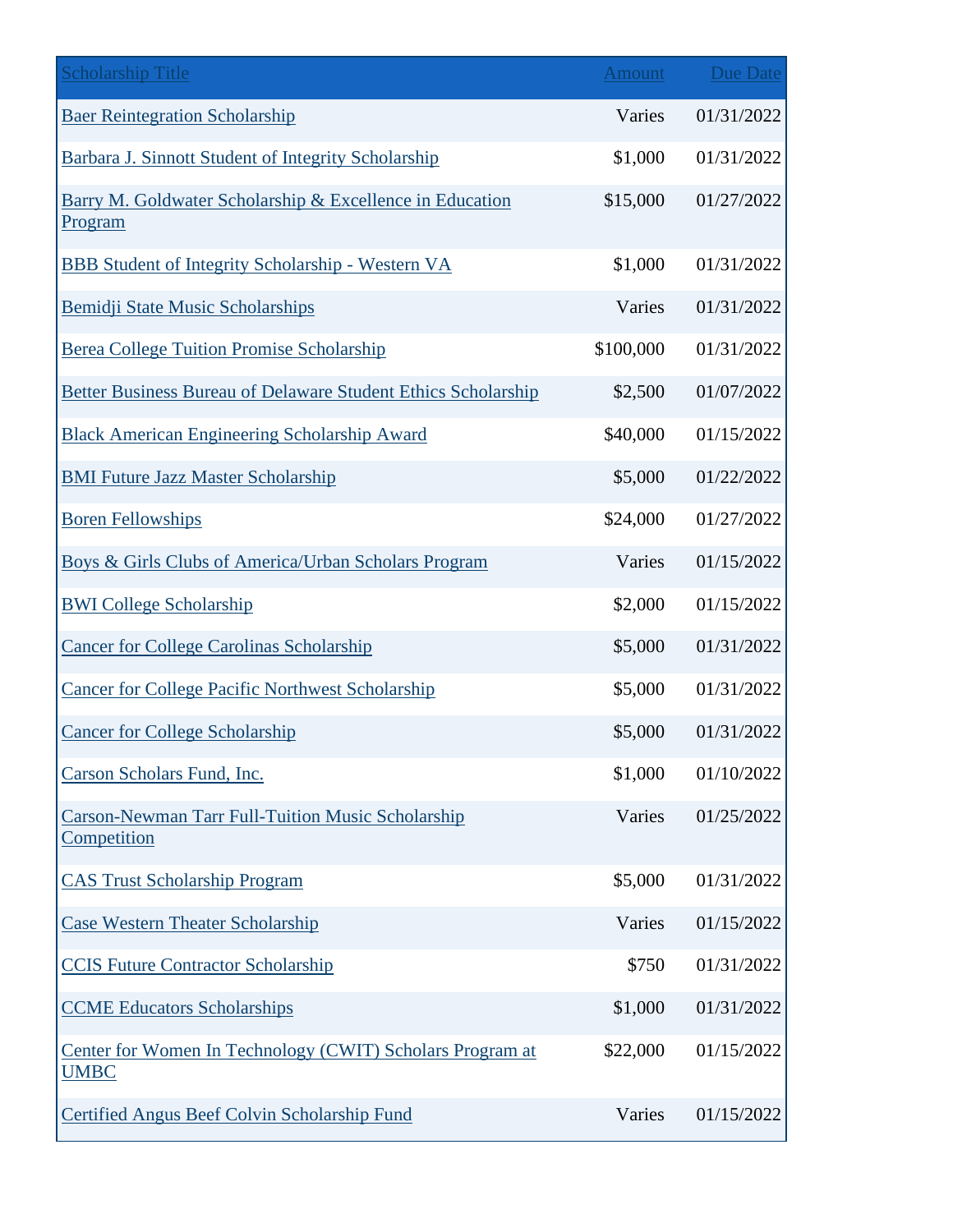| <b>Scholarship Title</b>                                                       | <b>Amount</b> | <b>Due Date</b> |
|--------------------------------------------------------------------------------|---------------|-----------------|
| <b>Cherry Hawk Scholarship</b>                                                 | \$5,000       | 01/31/2022      |
| Chicago Society of the Polish National Alliance Kulze<br>Scholarship           | \$7,500       | 01/22/2022      |
| Christopher K. Smith Memorial Future Teacher Scholarship                       | \$1,000       | 01/31/2022      |
| <b>CITe Incoming Student Tuition Scholarship</b>                               | \$2,000       | 01/14/2022      |
| <b>Clark University Presidential LEEP Scholarship</b>                          | Varies        | 01/15/2022      |
| <b>Clarkston Scholars Program</b>                                              | \$10,000      | 01/15/2022      |
| <b>College of Wooster College Scholar Award</b>                                | \$37,000      | 01/15/2022      |
| <b>College of Wooster Covenant Scholarships</b>                                | \$3,000       | 01/01/2022      |
| <b>Colorado Christian Scripture Memory Scholarships</b>                        | Varies        | 01/24/2022      |
| <b>Community Foundation for Palm Beach and Martin Counties</b><br>Scholarships | Varies        | 01/02/2022      |
| Corporate Relocation Council of Chicago Scholarship                            | \$1,000       | 01/01/2022      |
| <b>Corporate Relocation Council Scholarship</b>                                | \$1,000       | 01/01/2022      |
| Courageous Persuaders Video Scholarship Competition                            | Varies        | 01/31/2022      |
| <b>CUNY Becas Scholarship Program</b>                                          | \$7,000       | 01/31/2022      |
| <b>DAAD Undergraduate Scholarships</b>                                         | Varies        | 01/31/2022      |
| Dan X Wray "Big Dream" Scholarship                                             | \$20,000      | 01/31/2022      |
| Darryl Jahn Memorial Scholarship                                               | \$2,000       | 01/11/2022      |
| Dear Jack Matt Cwiertny Music Education Scholarship                            | \$5,000       | 01/31/2022      |
| Diller Teen Tikkun Olam Award                                                  | \$36,000      | 01/08/2022      |
| <b>Dinah Shore Scholarship</b>                                                 | \$5,000       | 01/11/2022      |
| <b>Disciples Leadership Program</b>                                            | \$6,000       | 01/10/2022      |
| <b>Discovery Fellowship in Marine Science</b>                                  | Varies        | 01/15/2022      |
| <b>DOE Computational Science Graduate Fellowship</b>                           | Varies        | 01/15/2022      |
| <b>Duke Award Scholarship</b>                                                  | \$15,000      | 01/31/2022      |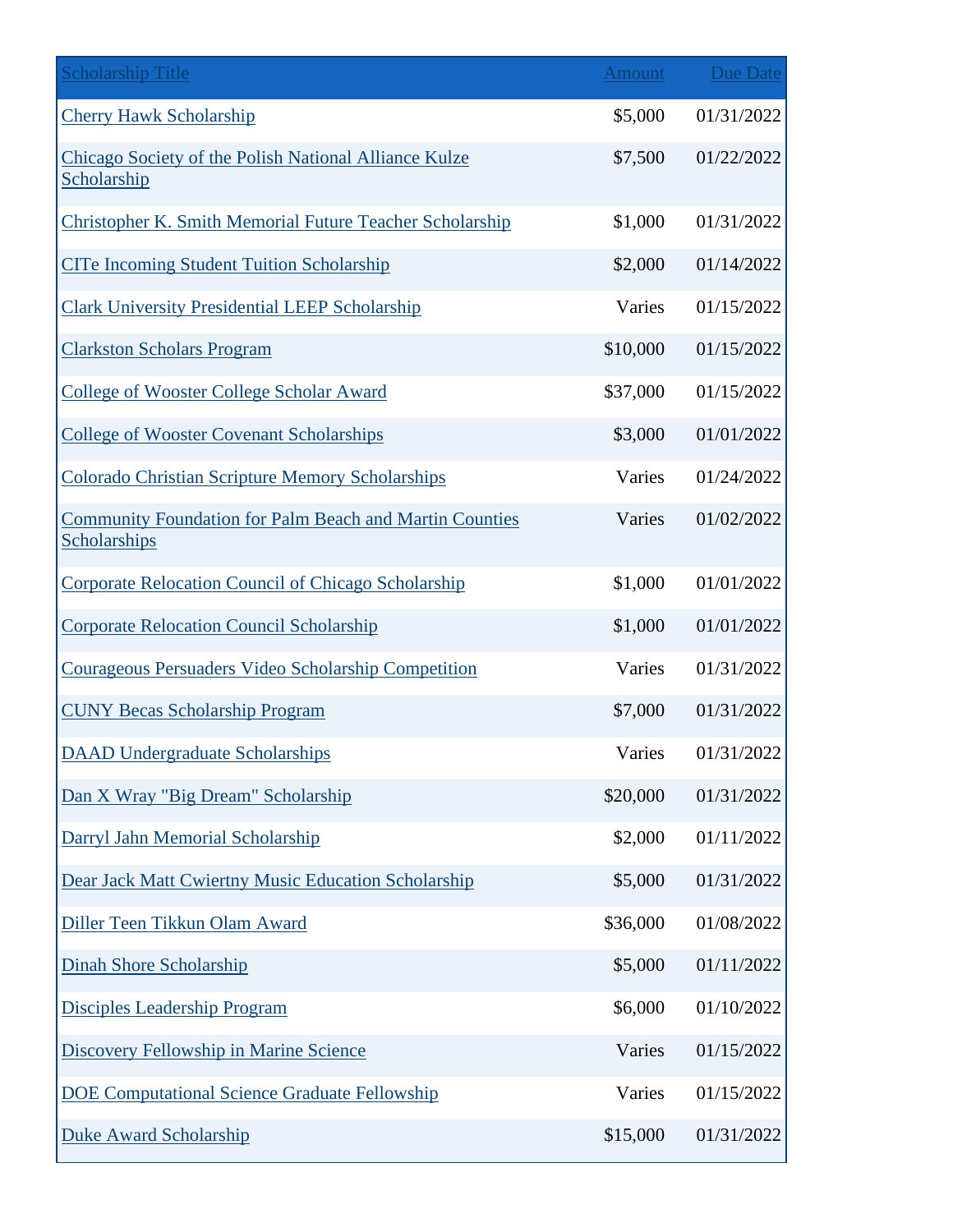| <b>Scholarship Title</b>                                     | Amount   | <b>Due Date</b> |
|--------------------------------------------------------------|----------|-----------------|
| <b>Edward D. Hendrickson SAE Engineering Scholarship</b>     | \$20,000 | 01/15/2022      |
| Ellen M. Cherry-Delawder Memorial Scholarship                | Varies   | 01/31/2022      |
| <b>EmPOWERED</b> to Serve Scholars                           | \$10,000 | 01/31/2022      |
| <b>EPP Undergraduate Scholarship Program</b>                 | \$45,000 | 01/31/2022      |
| eQuality Scholarships                                        | \$6,000  | 01/31/2022      |
| Ernest F. Hollings Undergraduate Scholarship                 | \$9,500  | 01/31/2022      |
| <b>Fathers for Scholars Scholarship</b>                      | \$500    | 01/13/2022      |
| Florida Retired Educators Foundation Scholarship             | \$4,000  | 01/20/2022      |
| <b>Foot Locker Scholar Athletes Program</b>                  | \$20,000 | 01/08/2022      |
| Ford Built Tough - \$1,000 Scholarship                       | \$1,000  | 01/14/2022      |
| <b>Frank L. Greathouse Government Accounting Scholarship</b> | \$10,000 | 01/04/2022      |
| Fund for Education Abroad - BASAA Scholarship                | \$10,000 | 01/10/2022      |
| Fund for Education Abroad - DC Area Scholarship              | \$10,000 | 01/10/2022      |
| Fund for Education Abroad - Minnesota Scholarship            | \$10,000 | 01/10/2022      |
| Fund for Education Abroad - PDX Abroad Scholarship           | \$10,000 | 01/10/2022      |
| <b>Furman University Wylie Math Scholarship</b>              | \$15,000 | 01/15/2022      |
| G. Napier and Ellen T. Wilson Scholarship Fund               | \$4,200  | 01/11/2022      |
| Garden Club of America Centennial Pollinator Fellowship      | \$4,000  | 01/17/2022      |
| <b>GE-Reagan Foundation Scholarship Program</b>              | \$40,000 | 01/05/2022      |
| <b>GHR Fellows Scholarship</b>                               | \$47,383 | 01/08/2022      |
| Global Undergraduate Exchange Program (Global UGRAD)         | Varies   | 01/01/2022      |
| <b>Gold Star Mission Education Scholarship</b>               | \$1,000  | 01/15/2022      |
| Goldberg-Miller Public Finance Scholarship                   | \$20,000 | 01/06/2022      |
| Guy M. Wilson Scholarships                                   | \$500    | 01/04/2022      |
| <b>GWCF National Scholarship Competition</b>                 | \$5,000  | 01/15/2022      |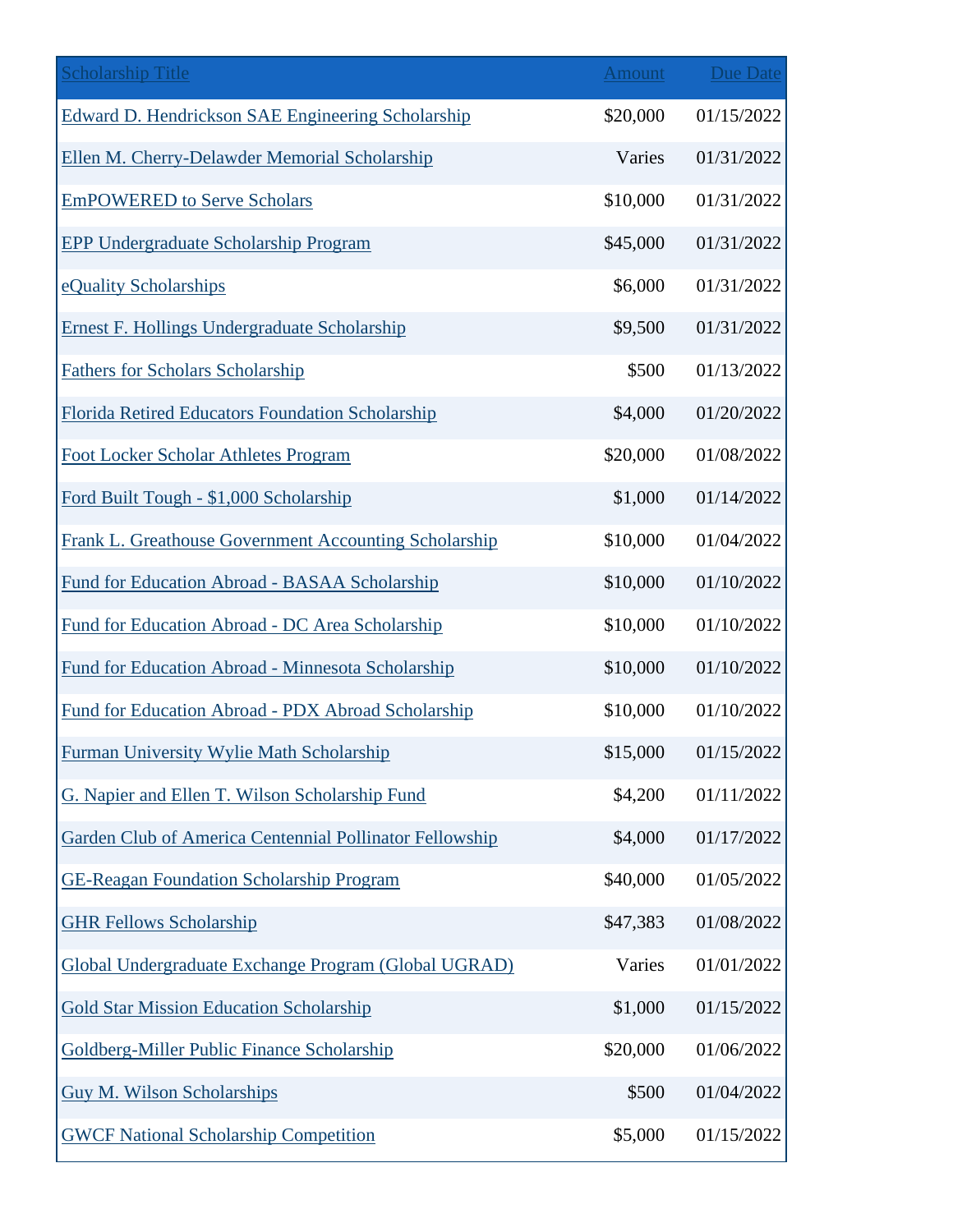| <b>Scholarship Title</b>                                       | <b>Amount</b> | <b>Due Date</b> |
|----------------------------------------------------------------|---------------|-----------------|
| <b>Gwynedd Mercy University Presidential Scholarship</b>       | Varies        | 01/15/2022      |
| Harlem YMCA bai Corporate Scholarship Award                    | \$10,000      | 01/31/2022      |
| Harry Hampton Memorial Wildlife Fund Scholarship               | \$20,000      | 01/31/2022      |
| Hawai'i Community Foundation Scholarships                      | \$2,500       | 01/31/2022      |
| <b>Historically Underrepresented Groups Scholarship (HUGS)</b> | Varies        | 01/29/2022      |
| Hope College Distinguised Artist Awards- Creative Writing      | \$12,000      | 01/06/2022      |
| Hope College Distinguished Artist Awards - Visual Arts         | \$12,000      | 01/20/2022      |
| <b>Hope for Healing Scholarship</b>                            | \$5,000       | 01/15/2022      |
| <b>Houghton College Wesleyan Scholarships</b>                  | \$5,000       | 01/15/2022      |
| Howard Bernstein Scholarship Fund                              | \$5,000       | 01/15/2022      |
| <b>ICAFS Graduate Scholarship</b>                              | \$1,500       | 01/31/2022      |
| <b>ICAFS High School Scholarship</b>                           | \$500         | 01/31/2022      |
| <b>ICAFS Susan B. Martin Scholarship</b>                       | \$2,000       | 01/31/2022      |
| <b>ICAFS Undergraduate Student Scholarship</b>                 | \$1,500       | 01/31/2022      |
| <b>Independent Hardee's Franchisee Association Scholarship</b> | Varies        | 01/15/2022      |
| <b>InspirASIAN Scholarship Program</b>                         | Varies        | 01/31/2022      |
| Intel Scholarship For Employees' And Retirees' Children        | \$4,000       | 01/16/2022      |
| Interpublic Group Scholarship and Internship                   | Varies        | 01/31/2022      |
| <b>IWEA Clean Water Scholarship</b>                            | \$1,000       | 01/31/2022      |
| <b>IWEA Environmental Career Scholarship</b>                   | \$500         | 01/31/2022      |
| James F. Reville Scholarship                                   | \$3,000       | 01/13/2022      |
| James H. Davis Scholarship                                     | Varies        | 01/15/2022      |
| <b>Jeffrey L. Esser Career Development Scholarship</b>         | \$15,000      | 01/06/2022      |
| John Deere - \$2,000 Scholarship                               | \$2,000       | 01/22/2022      |
| John F. Kennedy Profile in Courage Essay Contest               | \$10,000      | 01/17/2022      |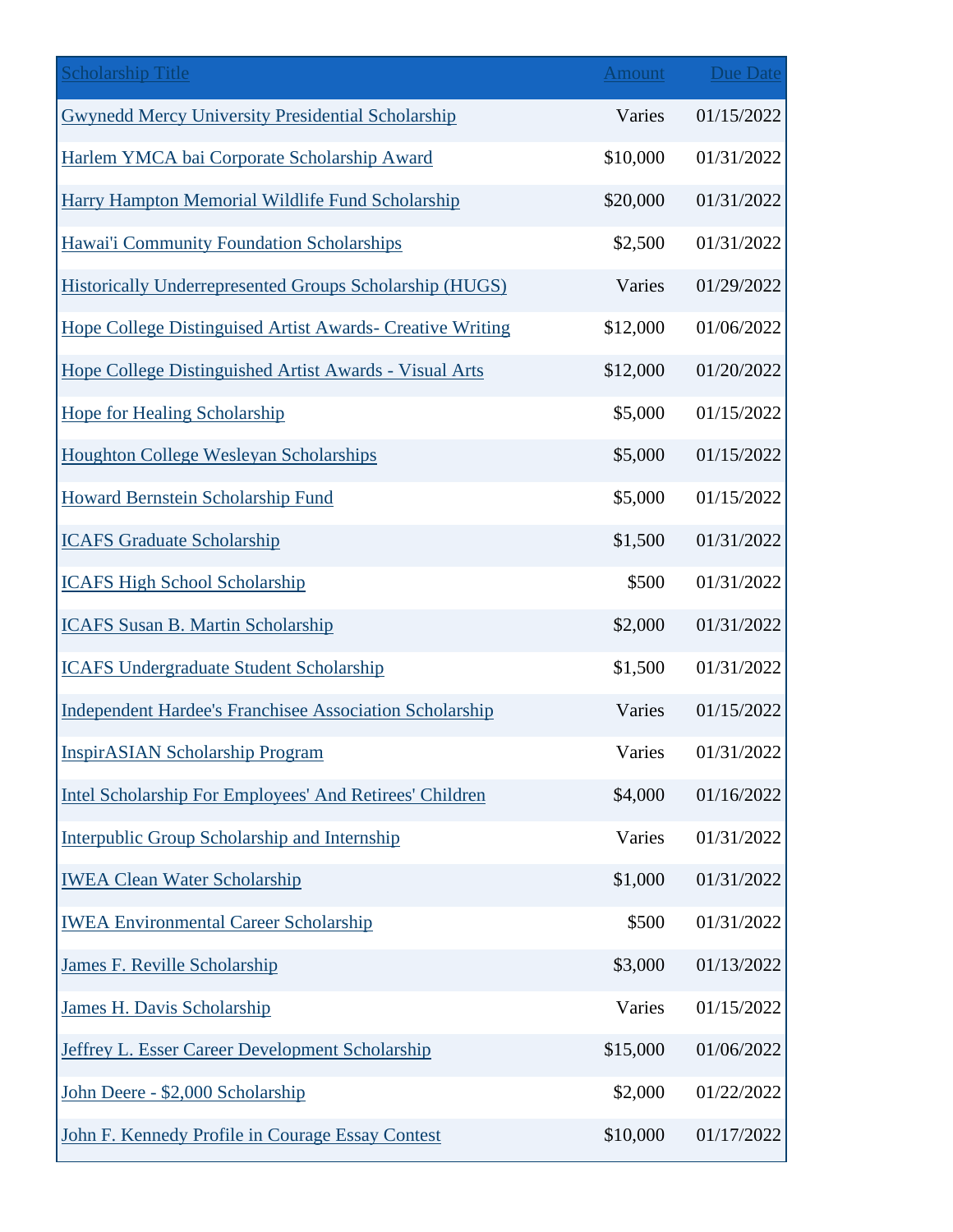| <b>Scholarship Title</b>                                                         | Amount    | <b>Due Date</b> |
|----------------------------------------------------------------------------------|-----------|-----------------|
| <b>John Lennon Scholarships</b>                                                  | \$20,000  | 01/15/2022      |
| Jonathan Baldwin Turner Scholarships                                             | \$2,500   | 01/15/2022      |
| Jose Antonio Navarro Distinguished Student Scholarship Award                     | \$1,500   | 01/10/2022      |
| <b>Josef Princ Memorial Scholarship</b>                                          | \$2,000   | 01/31/2022      |
| Joseph T. Weingold Scholarship for Special Education Students                    | \$3,000   | 01/11/2022      |
| <b>Judy Corman Memorial Scholarship and Internship from</b><br>Scholastic        | \$10,000  | 01/26/2022      |
| <b>Knowles Teaching Fellows Program</b>                                          | \$150,000 | 01/09/2022      |
| <b>KSCPP Korean Spirit and Culture Promotion Project Essay</b><br><u>Contest</u> | Varies    | 01/11/2022      |
| <b>Lantos Foundation Activist Artist Scholarship</b>                             | \$5,000   | 01/08/2022      |
| Leadership for the 21st Century Scholarships                                     | Varies    | 01/11/2022      |
| <b>Lehigh University Choral Arts Scholarships</b>                                | \$20,000  | 01/10/2022      |
| <b>Leonard Family Business Scholarship</b>                                       | \$5,000   | 01/31/2022      |
| LeRoy W. Homer Jr. Scholarship                                                   | Varies    | 01/31/2022      |
| <b>Lilly Reintegration Scholarship</b>                                           | Varies    | 01/15/2022      |
| <b>Linly Heflin Scholarship</b>                                                  | \$28,000  | 01/10/2022      |
| Lois Britt Memorial Pork Industry Scholarship Program                            | Varies    | 01/03/2022      |
| Lois Crowe Scholarship                                                           | \$10,000  | 01/24/2022      |
| Louisiana Seafood Scholarship                                                    | Varies    | 01/31/2022      |
| <b>LRAEF Scholarships</b>                                                        | Varies    | 01/31/2022      |
| Mamie Earl Sells Scholarship Fund                                                | Varies    | 01/15/2022      |
| <b>Marilynn Smith Scholarship</b>                                                | \$5,000   | 01/11/2022      |
| Mary E. Bivins Foundation Scholarships                                           | \$3,500   | 01/05/2022      |
| Material Handling Education Foundation, Inc. Scholarship                         | \$6,000   | 01/15/2022      |
| <b>Measurement Science Conference Scholarship</b>                                | \$2,000   | 01/15/2022      |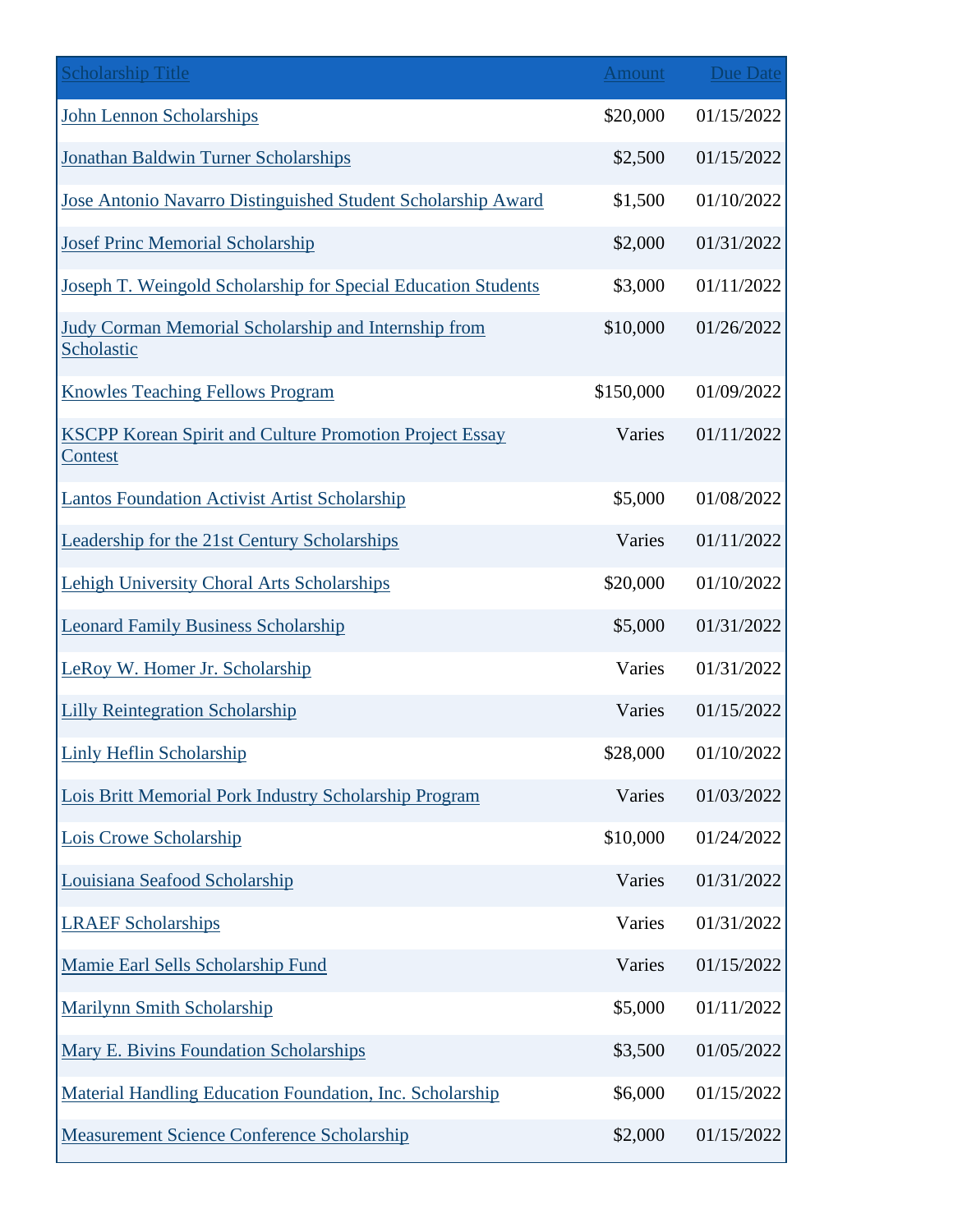| <b>Scholarship Title</b>                                          | <b>Amount</b> | <b>Due Date</b> |
|-------------------------------------------------------------------|---------------|-----------------|
| <b>Megan Meier Memorial Scholarship</b>                           | \$1,000       | 01/31/2022      |
| <b>Mellon-CES Dissertation Completion Fellowship</b>              | \$27,500      | 01/15/2022      |
| Melvin Kruger Endowed Scholarship Program                         | \$20,000      | 01/31/2022      |
| <b>Mercatus Joseph Schumpeter Fellowship</b>                      | \$1,000       | 01/06/2022      |
| Mercatus Joseph Schumpeter Undergraduate Fellowship               | \$1,000       | 01/05/2022      |
| <b>Microsoft Imagine Cup Global Competition</b>                   | Varies        | 01/31/2022      |
| Minorities In Government Finance Scholarship                      | \$10,000      | 01/18/2022      |
| MIT THINK Out of the Box Scholars Program                         | \$1,000       | 01/01/2022      |
| <b>NACE Foundation Academic Scholarship</b>                       | Varies        | 01/01/2022      |
| <b>Nashville Athena Scholarships for Non-Traditional Students</b> | Varies        | 01/08/2022      |
| <b>Nashville Songwriting Scholarship</b>                          | \$5,000       | 01/15/2022      |
| <b>National AG Day Essay Contest</b>                              | Varies        | 01/31/2022      |
| <b>National FFA Scholarships</b>                                  | Varies        | 01/14/2022      |
| <b>NAWT William Hapchuk Memorial Scholarship</b>                  | \$1,500       | 01/15/2022      |
| NJ Society of CPAs Four-Year Scholarship                          | \$7,000       | 01/01/2022      |
| <b>NJ Society of CPAs One-Year Scholarship</b>                    | \$6,500       | 01/08/2022      |
| <b>NJCPA One Year Scholarship</b>                                 | \$6,500       | 01/08/2022      |
| <b>NLM Associate Fellowship Program</b>                           | \$59,010      | 01/27/2022      |
| Norma Ross Walter Scholarship                                     | \$2,500       | 01/31/2022      |
| <b>Northern Star Scouting Eagle Scholarship</b>                   | Varies        | 01/15/2022      |
| Northwestern Mutual Childhood Cancer Sibling Scholarship          | \$5,000       | 01/30/2022      |
| Northwestern Mutual Childhood Cancer Survivor                     | \$5,000       | 01/30/2022      |
| <b>NPS Civilian Master's Degree Scholarship</b>                   | \$43,000      | 01/25/2022      |
| <b>Ohio Township Association Scholarship</b>                      | \$1,500       | 01/28/2022      |
| One Earth Film Festival Young Filmmakers Contest                  | \$1,000       | 01/05/2022      |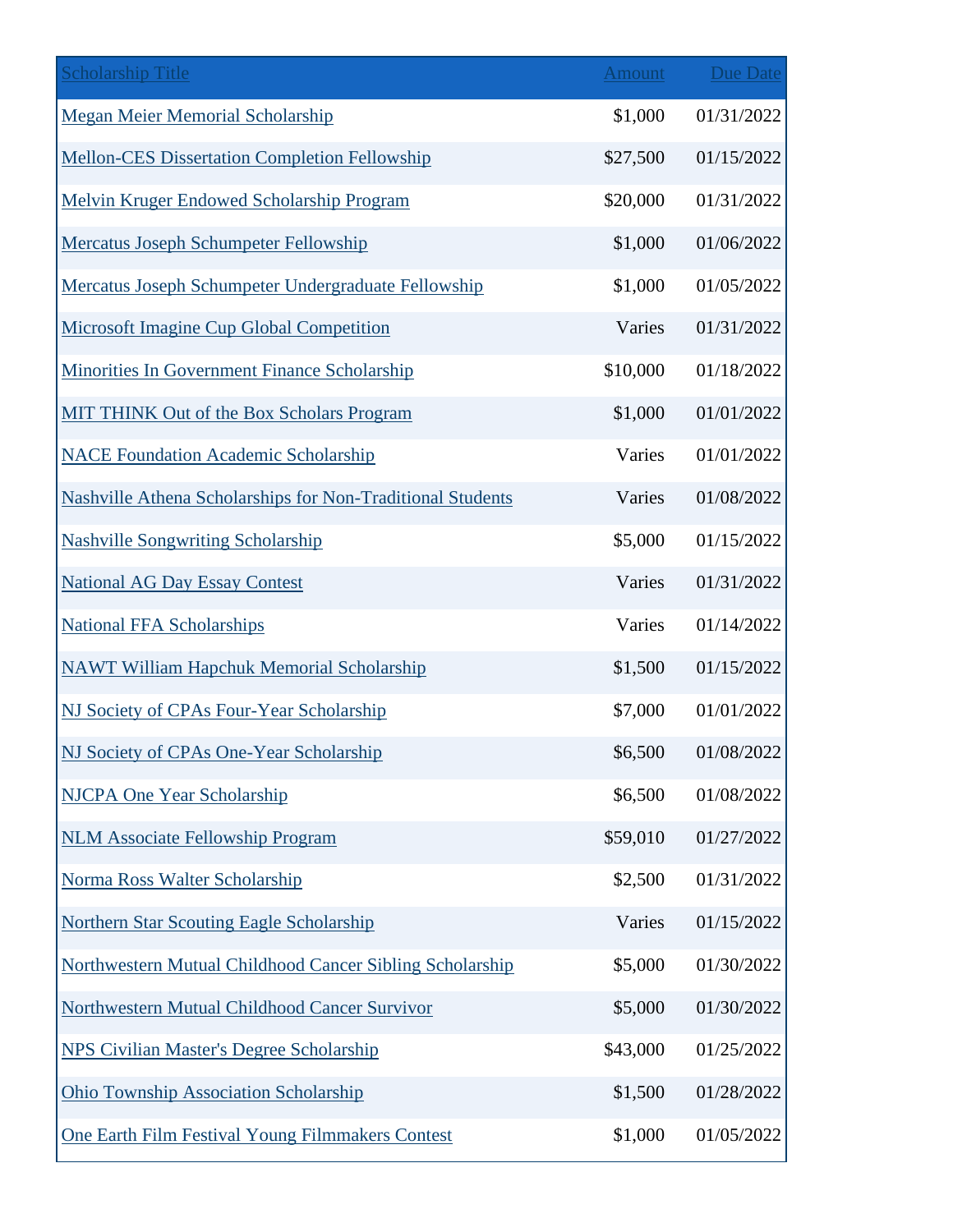| <b>Scholarship Title</b>                                                        | Amount   | Due Date   |
|---------------------------------------------------------------------------------|----------|------------|
| <b>Orange Scholars Scholarship Program</b>                                      | \$2,500  | 01/18/2022 |
| Pacific Gas & Electric Company PrideNetwork ERG<br>Scholarship                  | Varies   | 01/31/2022 |
| <b>PanHellenic Scholarship Foundation</b>                                       | \$10,000 | 01/31/2022 |
| <b>Park Scholar Award</b>                                                       | Varies   | 01/15/2022 |
| peermusic Latin Scholarship                                                     | \$5,000  | 01/15/2022 |
| <b>Perinatal Graduate Nursing Scholarships</b>                                  | \$5,000  | 01/13/2022 |
| Phyllis G. Meekins Scholarship                                                  | \$1,250  | 01/11/2022 |
| Porch Skilled Trade & Technology Scholarship                                    | \$2,000  | 01/15/2022 |
| <b>Presbyterian College Music Scholarships</b>                                  | Varies   | 01/30/2022 |
| <b>Princeton Prize in Race Relations</b>                                        | \$1,000  | 01/31/2022 |
| Professional Business Women of California Scholarship for<br><b>Young Women</b> | Varies   | 01/13/2022 |
| <b>Quad City Engineering and Science Council Scholarship</b><br>(QCESC)         | Varies   | 01/24/2022 |
| Rebekah Assembly of Texas Irma Gesche Scholarship                               | \$1,000  | 01/31/2022 |
| Richard S. Thompson and Marion L. Thompson Memorial Fund                        | \$10,000 | 01/11/2022 |
| RISCPA Carl W. Christiansen Scholarship                                         | Varies   | 01/24/2022 |
| <b>Ritchie-Jennings Memorial Scholarship</b>                                    | \$10,000 | 01/30/2022 |
| <b>Ron Brown Scholar Program</b>                                                | \$40,000 | 01/09/2022 |
| RTDNF George Foreman Tribute to Lyndon B. Johnson<br>Scholarship                | \$6,000  | 01/31/2022 |
| <b>RTDNF Mike Reynolds Scholarship</b>                                          | \$1,000  | 01/31/2022 |
| <b>RTDNF Presidents Scholarships</b>                                            | \$2,500  | 01/17/2022 |
| <b>SAA Native American Scholarships</b>                                         | \$11,000 | 01/10/2022 |
| <b>Samuel Huntington Public Service Award</b>                                   | \$15,000 | 01/15/2022 |
| <b>Scholarship Foundation of Santa Barbara</b>                                  | Varies   | 01/15/2022 |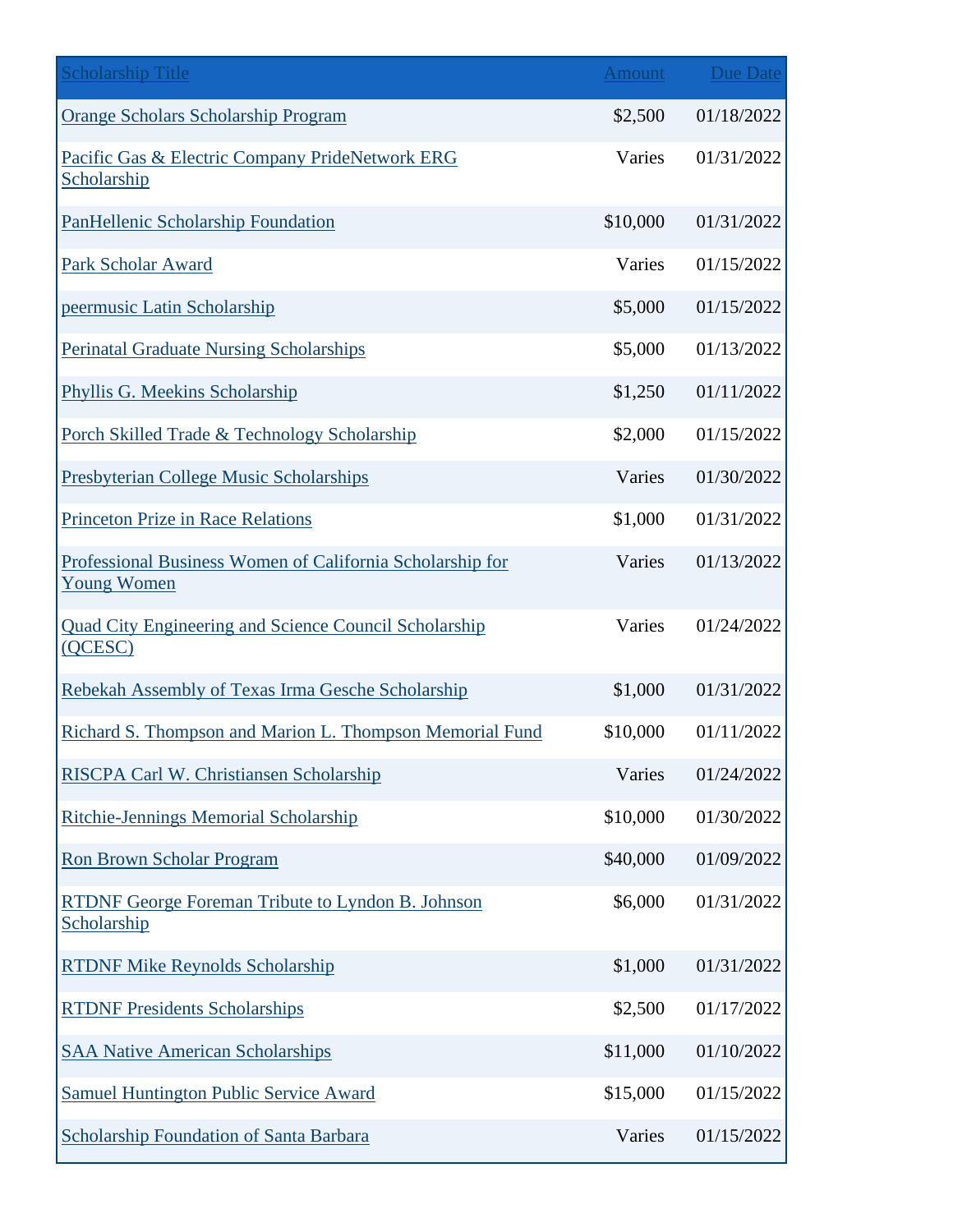| <b>Scholarship Title</b>                                    | <b>Amount</b> | <b>Due Date</b> |
|-------------------------------------------------------------|---------------|-----------------|
| Seeds of Fortune Inc. Scholars with Yale Women in Economics | \$500         | 01/31/2022      |
| Serbian Bar Association of America Scholarship              | Varies        | 01/15/2022      |
| <b>SFSB General Scholarship Program</b>                     | Varies        | 01/15/2022      |
| Sidney J. and Irene Shipman Scholarship                     | \$30,000      | 01/16/2022      |
| <b>SLU Tuition Exchange Program</b>                         | Varies        | 01/01/2022      |
| <b>Smith Scholarship Foundation</b>                         | Varies        | 01/15/2022      |
| SMU Nancy Ann & Ray L. Hunt Leadership Scholars Program     | \$43,000      | 01/15/2022      |
| <b>SMU President's Scholar Award</b>                        | Varies        | 01/15/2022      |
| <b>SOAR to College</b>                                      | Varies        | 01/30/2022      |
| <b>Sophie and Hans Scholl Memorial Scholarship</b>          | \$1,200       | 01/31/2022      |
| <b>Spencer Educational Foundation Scholarships</b>          | \$10,000      | 01/31/2022      |
| <b>State Fair of Virginia Scholarship Program</b>           | Varies        | 01/13/2022      |
| Syngenta Agricultural Scholarship                           | \$6,000       | 01/15/2022      |
| <b>TEDS PhD G. Walter Hansen Fellowship</b>                 | \$10,000      | 01/31/2022      |
| <b>Tempe Diablos Charities</b>                              | \$2,000       | 01/16/2022      |
| Texas - UK Award                                            | Varies        | 01/31/2022      |
| <b>Texas A&amp;M University National Merit Scholarships</b> | \$7,000       | 01/09/2022      |
| The Adam Ferrari Health Science Scholarship                 | \$1,000       | 01/15/2022      |
| The Allegra Ford Thomas Scholarship                         | \$5,000       | 01/17/2022      |
| The Anhelo Project Dream Scholarship                        | Varies        | 01/29/2022      |
| The Arc New York Scholarships                               | \$3,000       | 01/13/2022      |
| The Atlanta Radio Club Scholarship                          | \$500         | 01/31/2022      |
| The Barrows Family Scholarship Fund                         | Varies        | 01/15/2022      |
| The Bryan L. Knapp Point Scholarship                        | Varies        | 01/27/2022      |
| The Carlos Enrique Cisneros Point Scholarship               | Varies        | 01/27/2022      |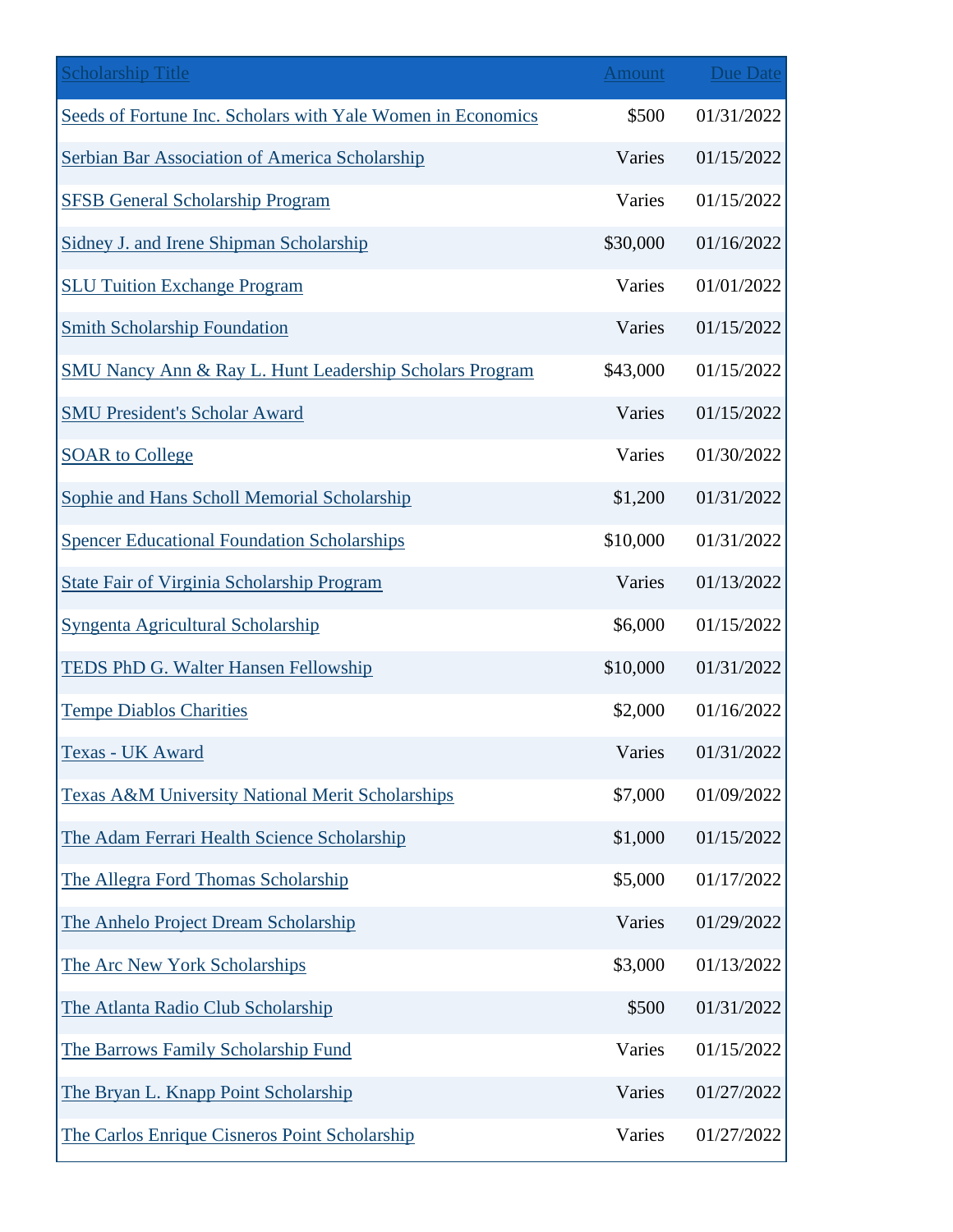| <b>Scholarship Title</b>                                               | <b>Amount</b> | <b>Due Date</b> |
|------------------------------------------------------------------------|---------------|-----------------|
| The Casey Sakir Point Scholarship                                      | Varies        | 01/27/2022      |
| The Christophers Video Contest                                         | \$2,000       | 01/17/2022      |
| The CMU Leader Advancement Scholarship                                 | \$8,000       | 01/01/2022      |
| The David B. Goodstein Point Scholarship                               | Varies        | 01/27/2022      |
| The Dr. Joan W. Fernandez Point Scholarship                            | Varies        | 01/27/2022      |
| The Edison International STEM Scholarship                              | \$40,000      | 01/19/2022      |
| The Elie Wiesel Foundation Prize In Ethics                             | \$5,000       | 01/21/2022      |
| The Elsie De Wolfe Point Scholarship                                   | Varies        | 01/27/2022      |
| The Evelyn W. Harrison Point Scholarship                               | Varies        | 01/27/2022      |
| The Farm Credit Foundation for Agricultural Advancement<br>Scholarship | \$10,000      | 01/10/2022      |
| The Garden Club of America's Coastal Wetland Studies Award             | \$5,000       | 01/15/2022      |
| The Gentlemen Showcase                                                 | \$500         | 01/17/2022      |
| The Golden 1 Credit Union Scholarship Program                          | \$5,000       | 01/15/2022      |
| The GSBA Scholarship Fund                                              | \$13,000      | 01/08/2022      |
| The Hamilton Award                                                     | \$500         | 01/27/2022      |
| The Herb Society of America Research Grants                            | \$5,000       | 01/31/2022      |
| The HIV League Scholarship                                             | \$7,000       | 01/31/2022      |
| The James Davidson Innovative Student Scholarship                      | \$600         | 01/15/2022      |
| The JCB Fellowship Program                                             | Varies        | 01/15/2022      |
| The Jonathan D. Lewis Point Scholarship                                | Varies        | 01/27/2022      |
| The Kevin Hummer Point Scholarship                                     | Varies        | 01/27/2022      |
| The Merle Aronson Point Scholarship                                    | Varies        | 01/27/2022      |
| The Norman Blachford Point Scholarship                                 | Varies        | 01/27/2022      |
| The Ocean Foundation Boyd N. Lyon Scholarship                          | \$2,500       | 01/15/2022      |